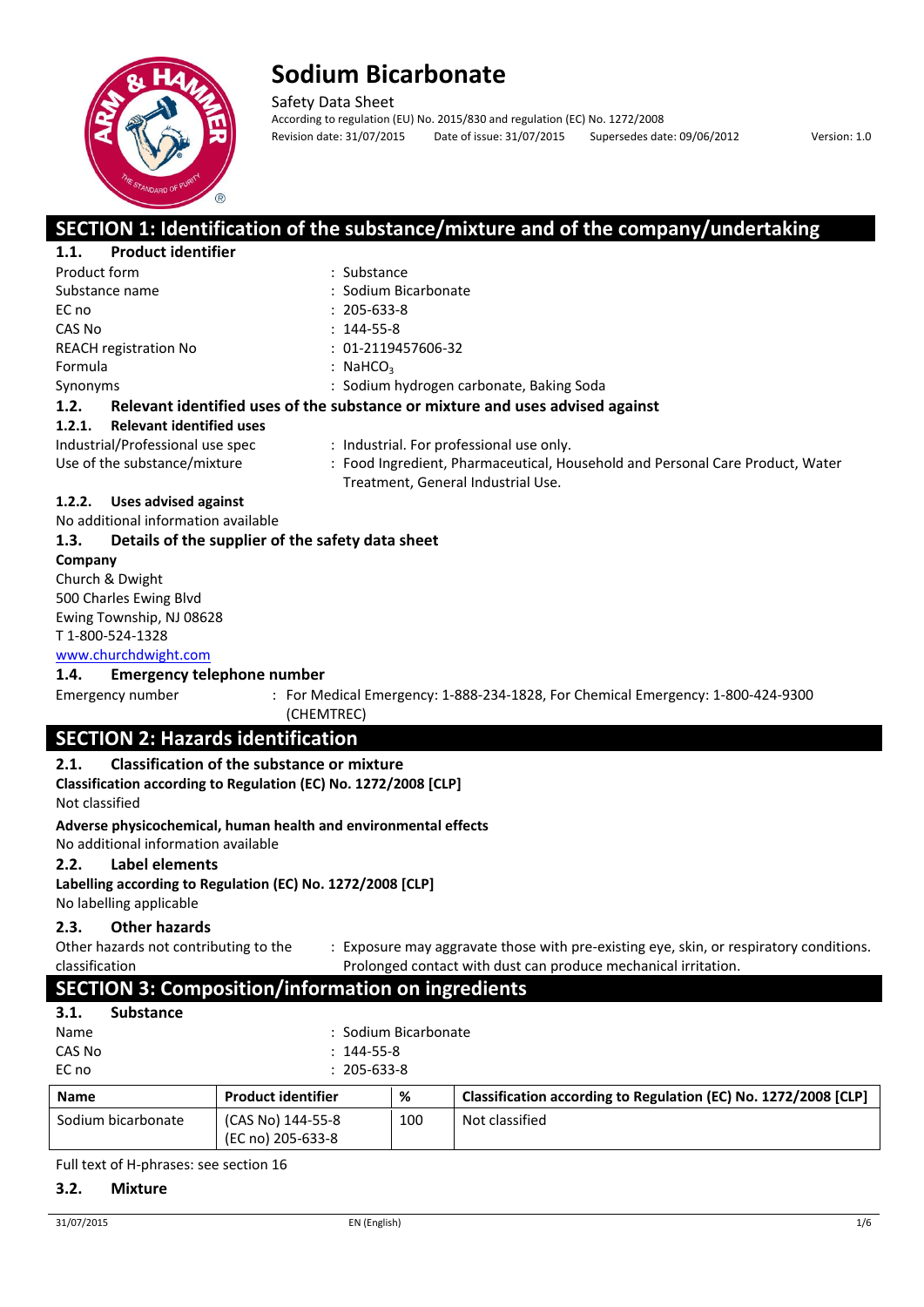Safety Data Sheet

According to regulation (EU) No. 2015/830 and regulation (EC) No. 1272/2008

| Not applicable                                                                                                           |                                                                                     |
|--------------------------------------------------------------------------------------------------------------------------|-------------------------------------------------------------------------------------|
| <b>SECTION 4: First aid measures</b>                                                                                     |                                                                                     |
| <b>Description of first aid measures</b><br>4.1.                                                                         |                                                                                     |
| First-aid measures general                                                                                               | : Never give anything by mouth to an unconscious person. If you feel unwell, seek   |
|                                                                                                                          | medical advice.                                                                     |
| First-aid measures after inhalation                                                                                      | : When symptoms occur: go into open air and ventilate suspected area.               |
| First-aid measures after skin contact                                                                                    | Brush off loose particles from skin. Rinse immediately with plenty of water. Obtain |
|                                                                                                                          | medical attention if irritation develops or persists.                               |
| First-aid measures after eye contact                                                                                     | Rinse cautiously with water for at least 15 minutes. Remove contact lenses, if      |
|                                                                                                                          | present and easy to do so. Continue rinsing. Obtain medical attention if irritation |
|                                                                                                                          | persists.                                                                           |
| First-aid measures after ingestion                                                                                       | : Rinse mouth. Do NOT induce vomiting. Seek medical attention if a large amount is  |
|                                                                                                                          | swallowed.                                                                          |
| 4.2.                                                                                                                     | Most important symptoms and effects, both acute and delayed                         |
| Symptoms/injuries                                                                                                        | : None expected under normal conditions of use.                                     |
| Symptoms/injuries after inhalation                                                                                       | Prolonged inhalation of dust may cause respiratory irritation.                      |
| Symptoms/injuries after skin contact                                                                                     | : Skin contact with large amounts of dust may cause mechanical irritation.          |
| Symptoms/injuries after eye contact                                                                                      | : Contact may cause irritation due to mechanical abrasion.                          |
| Symptoms/injuries after ingestion                                                                                        | : Large doses may produce systemic alkalosis and expansion in extracellular fluid   |
|                                                                                                                          | volume with edema.                                                                  |
| Chronic symptoms                                                                                                         | : None expected under normal conditions of use.                                     |
| 4.3.                                                                                                                     | Indication of any immediate medical attention and special treatment needed          |
| If exposed or concerned, get medical advice and attention.                                                               |                                                                                     |
| <b>SECTION 5: Firefighting measures</b>                                                                                  |                                                                                     |
|                                                                                                                          |                                                                                     |
| 5.1.<br><b>Extinguishing media</b>                                                                                       |                                                                                     |
| Suitable extinguishing media                                                                                             | : Use extinguishing media appropriate for surrounding fire.                         |
| Unsuitable extinguishing media                                                                                           | : For surrounding fire. Use of heavy stream of water may spread fire.               |
| Special hazards arising from the substance or mixture<br>5.2.                                                            |                                                                                     |
| Fire hazard                                                                                                              | : Not flammable. Under fire conditions, hazardous fumes will be present.            |
| <b>Explosion hazard</b>                                                                                                  | Product is not explosive.                                                           |
| Reactivity                                                                                                               | Hazardous reactions will not occur under normal conditions.                         |
| Hazardous decomposition products in                                                                                      | : Carbon oxides (CO, CO <sub>2</sub> ). Sodium oxides.                              |
| case of fire                                                                                                             |                                                                                     |
| 5.3.<br><b>Advice for firefighters</b>                                                                                   |                                                                                     |
| Precautionary measures fire                                                                                              | : Wear self-contained breathing apparatus when entering area unless atmosphere is   |
|                                                                                                                          | proved to be safe.                                                                  |
| Firefighting instructions                                                                                                | : Exercise caution when fighting any chemical fire.                                 |
| Protection during firefighting                                                                                           | : Do not enter fire area without proper protective equipment, including respiratory |
| Other information                                                                                                        | protection.<br>: Refer to Section 9 for flammability properties.                    |
|                                                                                                                          |                                                                                     |
| <b>SECTION 6: Accidental release measures</b>                                                                            |                                                                                     |
| 6.1.                                                                                                                     | Personal precautions, protective equipment and emergency procedures                 |
| General measures                                                                                                         | : Handle in accordance with good industrial hygiene and safety practice. Do not     |
|                                                                                                                          | breathe dust or fumes. Avoid skin and eye contact.                                  |
| 6.1.1.<br>For non-emergency personnel                                                                                    |                                                                                     |
| Protective equipment                                                                                                     | : Use appropriate personal protection equipment (PPE).                              |
| <b>Emergency procedures</b>                                                                                              | : Evacuate unnecessary personnel.                                                   |
| 6.1.2. For emergency responders                                                                                          |                                                                                     |
| Protective equipment                                                                                                     | : Equip cleanup crew with proper protection.                                        |
| <b>Emergency procedures</b>                                                                                              | : Ventilate area.                                                                   |
| <b>Environmental precautions</b><br>6.2.<br>Prevent entry to sewers and public waters. Avoid release to the environment. |                                                                                     |
|                                                                                                                          |                                                                                     |

### **6.3. Methods and material for containment and cleaning up**

For containment : Contain and collect as any solid.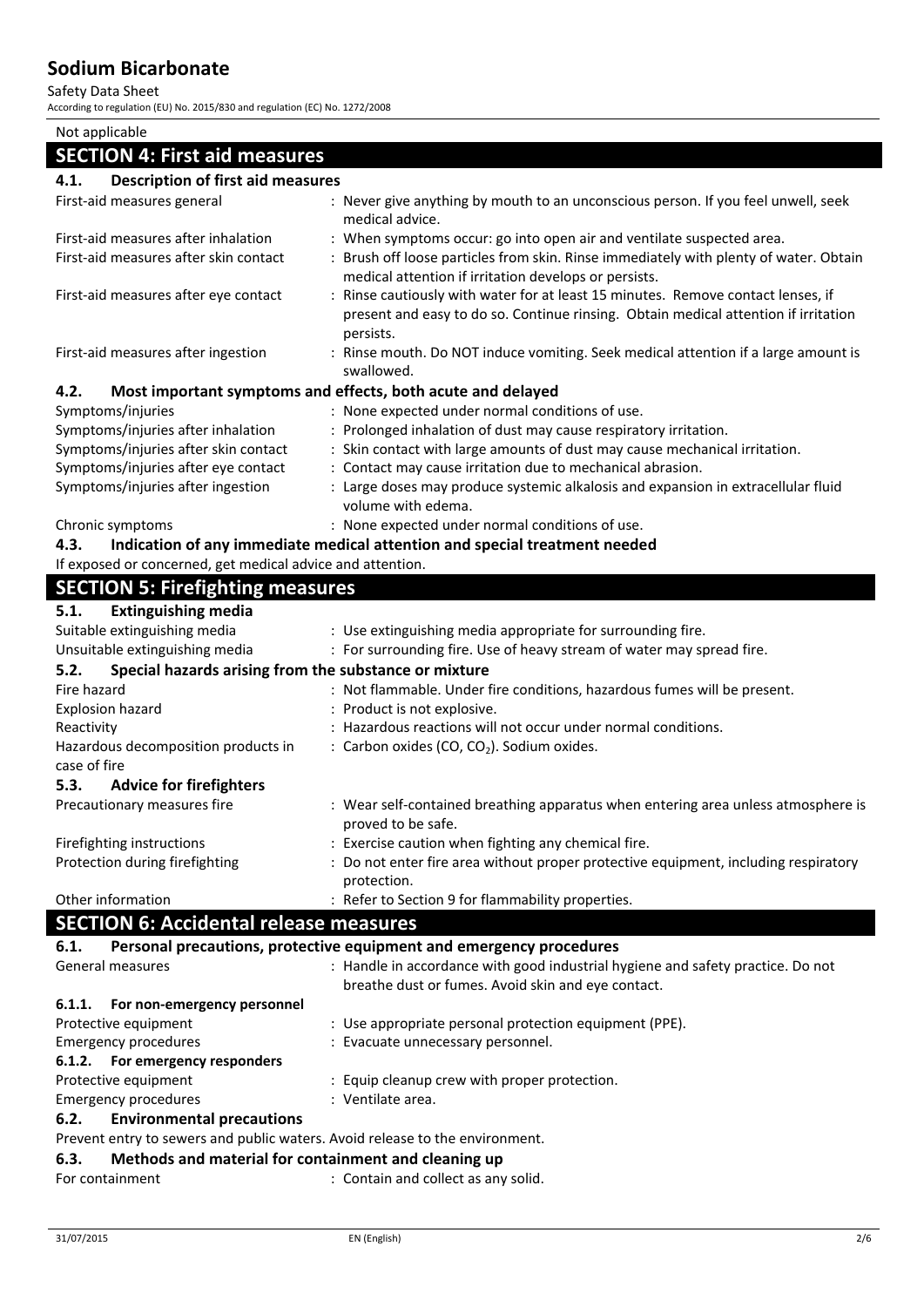Safety Data Sheet

According to regulation (EU) No. 2015/830 and regulation (EC) No. 1272/2008

| Methods for cleaning up | : Clean up spills immediately and dispose of waste safely. Avoid generation of dust  |
|-------------------------|--------------------------------------------------------------------------------------|
|                         | during clean-up of spills. Keep in suitable, closed containers for disposal. Contact |
|                         | competent authorities after a spill.                                                 |
| - -                     |                                                                                      |

#### **6.4. Reference to other sections**

See heading 8, Exposure Controls and Personal Protection. For further information refer to section 13.

## **SECTION 7: Handling and storage**

| <b>Precautions for safe handling</b><br>7.1.                         |                                                                                                                                                                                                               |  |
|----------------------------------------------------------------------|---------------------------------------------------------------------------------------------------------------------------------------------------------------------------------------------------------------|--|
| Additional hazards when processed                                    | : When heated, material emits irritating fumes.                                                                                                                                                               |  |
| Hygiene measures                                                     | : Handle in accordance with good industrial hygiene and safety procedures. Wash<br>hands and other exposed areas with mild soap and water before eating, drinking,<br>or smoking and again when leaving work. |  |
| Conditions for safe storage, including any incompatibilities<br>7.2. |                                                                                                                                                                                                               |  |
| Storage conditions                                                   | : Store in a dry, cool and well-ventilated place. Keep container closed when not in<br>use.                                                                                                                   |  |
| Incompatible products                                                | : Acids. Water. Lime.                                                                                                                                                                                         |  |

#### Storage temperature : <65 °C (<150 °F)

**7.3. Specific end use(s)**

Food Ingredient, Pharmaceutical, Household and Personal Care Product, Water Treatment, General Industrial Use.

## **SECTION 8: Exposure controls/personal protection**

#### **8.1. Control parameters**

| Sodium bicarbonate (144-55-8) |                                                          |                                                                                                                                                                                                                                                                                                                                                                                                                                                                                                                                                                |
|-------------------------------|----------------------------------------------------------|----------------------------------------------------------------------------------------------------------------------------------------------------------------------------------------------------------------------------------------------------------------------------------------------------------------------------------------------------------------------------------------------------------------------------------------------------------------------------------------------------------------------------------------------------------------|
| Latvia                        | OEL TWA (mg/m <sup>3</sup> )                             | 5 mg/ $m3$                                                                                                                                                                                                                                                                                                                                                                                                                                                                                                                                                     |
| Czech Republic                | Expoziční limity (PEL) (mg/m <sup>3</sup> )              | 5 mg/ $m3$                                                                                                                                                                                                                                                                                                                                                                                                                                                                                                                                                     |
|                               | Particulates not otherwise regulated (PNOR) (RR-00072-6) |                                                                                                                                                                                                                                                                                                                                                                                                                                                                                                                                                                |
| Belgium                       | Limit value $(mg/m^3)$                                   | 3 mg/m <sup>3</sup> (alveolar fraction)<br>10 mg/m <sup>3</sup> (inhalable fraction)                                                                                                                                                                                                                                                                                                                                                                                                                                                                           |
| <b>USA ACGIH</b>              | ACGIH TWA $(mg/m3)$                                      | 3 mg/m <sup>3</sup> Respirable fraction<br>10 mg/m $3$ Total Dust                                                                                                                                                                                                                                                                                                                                                                                                                                                                                              |
| Spain                         | $VLA-ED (mg/m3)$                                         | 10 mg/m <sup>3</sup> (recommended limit, this value is for the<br>particulate matter that is free from Asbestos and contains<br>less than 1% of Crystalline silica; no toxicological data to<br>support TWA. Do not exceed generic limit value provided-<br>inhalable fraction)<br>3 mg/m <sup>3</sup> (recommended limit, this value is for the particulate<br>matter that is free from Asbestos and contains less than 1%<br>of Crystalline silica; no toxicological data to support TWA. Do<br>not exceed generic limit value provided-respirable fraction) |
| Ireland                       | OEL (8 hours ref) (mg/m <sup>3</sup> )                   | 10 mg/m <sup>3</sup> (total inhalable)<br>4 mg/m <sup>3</sup> (respirable)                                                                                                                                                                                                                                                                                                                                                                                                                                                                                     |
| Ireland                       | OEL (15 min ref) (mg/m3)                                 | 30 mg/m <sup>3</sup> (calculated-total inhalable)<br>12 mg/m <sup>3</sup> (calculated-respirable)                                                                                                                                                                                                                                                                                                                                                                                                                                                              |
| Norway                        | Gjennomsnittsverdier (AN) (mg/m <sup>3</sup> )           | 10 mg/m <sup>3</sup> (total dust)<br>5 mg/m <sup>3</sup> (respirable dust)                                                                                                                                                                                                                                                                                                                                                                                                                                                                                     |
| Norway                        | Gjennomsnittsverdier (Korttidsverdi) (mg/m3)             | 20 mg/m <sup>3</sup> (total dust)<br>10 mg/m <sup>3</sup> (respirable dust)                                                                                                                                                                                                                                                                                                                                                                                                                                                                                    |
| Portugal                      | OEL TWA (mg/m <sup>3</sup> )                             | 10 mg/m <sup>3</sup> (inhalable fraction, particulate matter containing<br>no Asbestos and < 1% Crystalline silica)<br>3 mg/m <sup>3</sup> (respirable fraction, particulate matter containing<br>no Asbestos and < 1% Crystalline silica)                                                                                                                                                                                                                                                                                                                     |

#### **8.2. Exposure controls**

Appropriate engineering controls : For occupational/workplace settings: Emergency eye wash fountains and safety showers should be available in the immediate vicinity of any potential exposure. Ensure adequate ventilation, especially in confined areas. Ensure all national/local regulations are observed.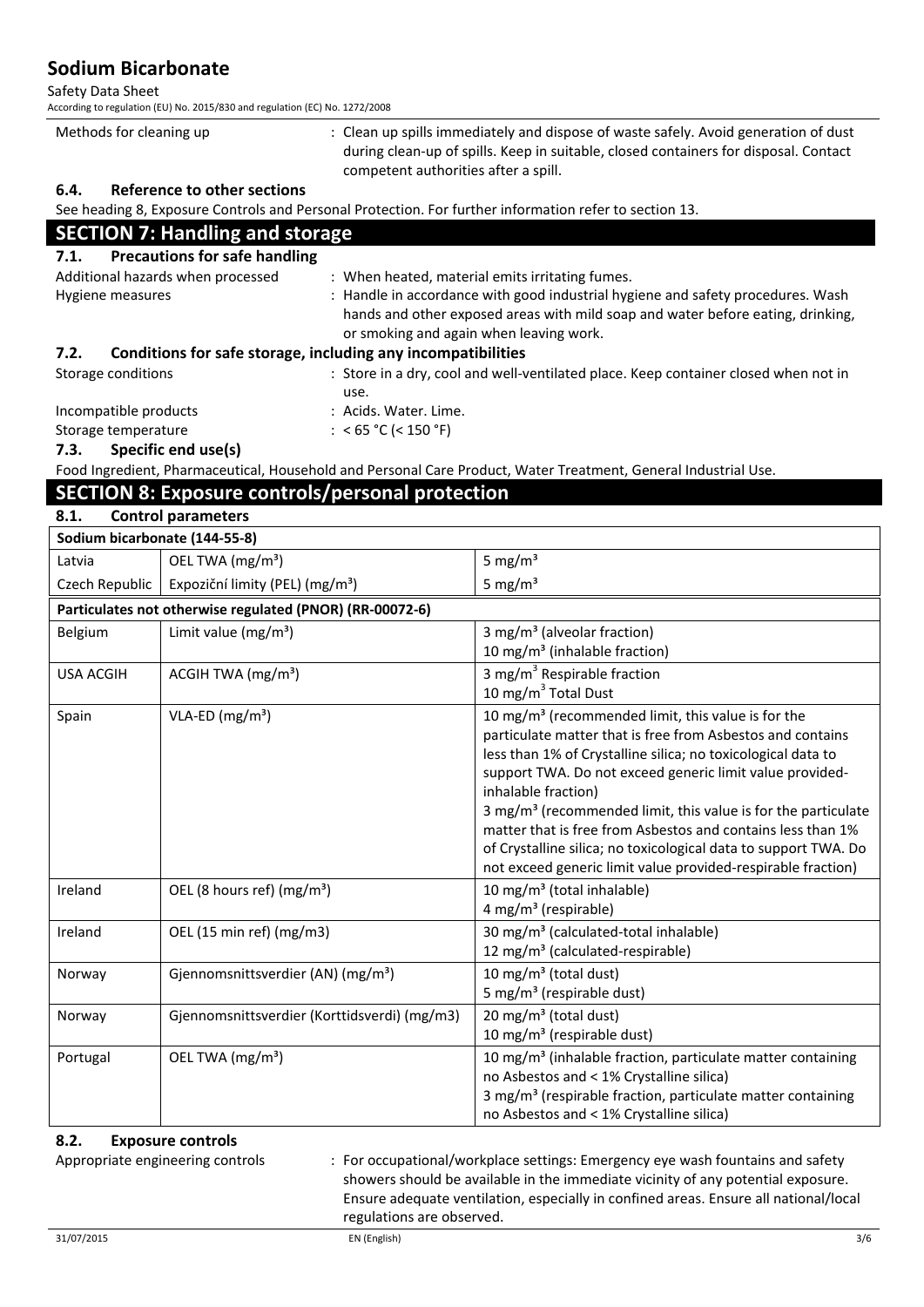#### Safety Data Sheet

According to regulation (EU) No. 2015/830 and regulation (EC) No. 1272/2008

Personal protective equipment : For occupational or bulk quantities: Gloves. Safety glasses. Dust formation: dust mask.



| : For occupational/workplace settings: Chemically resistant materials and fabrics.                                                           |
|----------------------------------------------------------------------------------------------------------------------------------------------|
| : For occupational/workplace settings: Wear chemically resistant protective gloves.                                                          |
| : For occupational/workplace settings: Chemical goggles or safety glasses.                                                                   |
| : Use an approved respirator or self-contained breathing apparatus whenever<br>exposure may exceed established Occupational Exposure Limits. |
| : When using, do not eat, drink or smoke.                                                                                                    |
|                                                                                                                                              |

## **SECTION 9: Physical and chemical properties**

| Information on basic physical and chemical properties<br>9.1. |                                      |
|---------------------------------------------------------------|--------------------------------------|
| Physical state                                                | $:$ Solid                            |
| Colour                                                        | White, crystalline powder            |
| Odour                                                         | None                                 |
| Odour threshold                                               | : No data available                  |
| рH                                                            | : 8,2 (1% Solution)                  |
| Evaporation rate                                              | : No data available                  |
| Melting point                                                 | No data available                    |
| Freezing point                                                | No data available                    |
| <b>Boiling point</b>                                          | No data available                    |
| Flash point                                                   | No data available                    |
| Auto-ignition temperature                                     | No data available                    |
| Decomposition temperature                                     | No data available                    |
| Flammability (solid, gas)                                     | No data available                    |
| Vapour pressure                                               | No data available                    |
| Relative vapour density at 20 °C                              | No data available                    |
| Density                                                       | 62 lb/ $ft^3$                        |
| Solubility                                                    | 8,6 g/100ml @ 20 °C (68 °F) in water |
| Partition coefficient: n-octanol/water                        | No data available                    |
| Viscosity                                                     | No data available                    |
| <b>Explosive properties</b>                                   | No data available                    |
| Oxidising properties                                          | No data available                    |
| <b>Explosive limits</b>                                       | Not applicable                       |
| <b>Other information</b><br>9.2.                              |                                      |
| VOC content                                                   | Not applicable                       |

## **SECTION 10: Stability and reactivity**

#### **10.1. Reactivity**

Hazardous reactions will not occur under normal conditions.

#### **10.2. Chemical stability**

Decomposes slowly on exposure to water (moisture).

#### **10.3. Possibility of hazardous reactions**

Hazardous polymerization will not occur.

#### **10.4. Conditions to avoid**

Exposure to moisture or moist air. Avoid temperatures above 65 °C (150°F).

#### **10.5. Incompatible materials**

Acids. Water. Lime.

#### **10.6. Hazardous decomposition products**

None known. At high temperature may liberate toxic gases.

## **SECTION 11: Toxicological information**

## **11.1. Information on toxicological effects**

Acute toxicity in the contract of the classified in the classified in the classified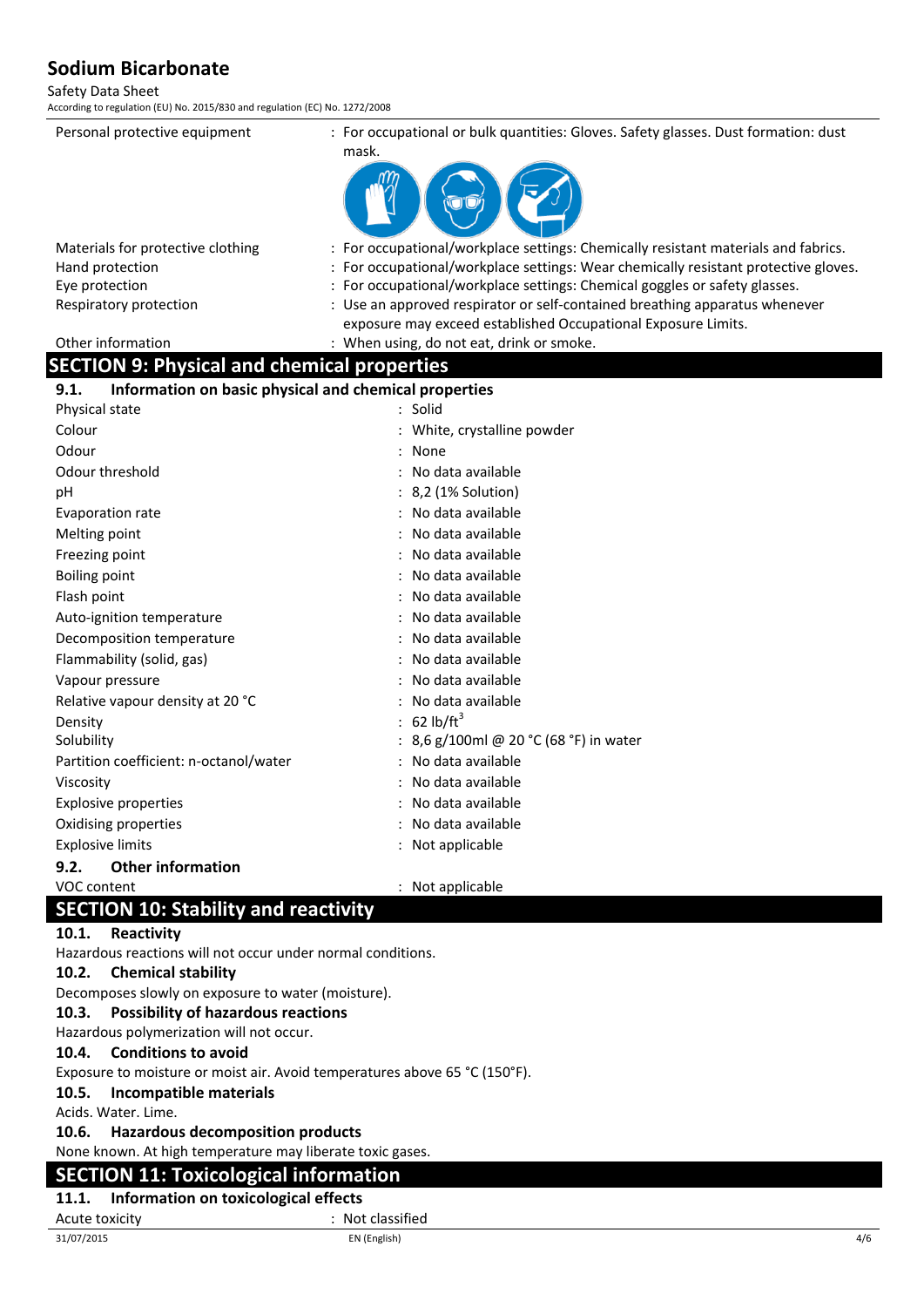#### Safety Data Sheet

According to regulation (EU) No. 2015/830 and regulation (EC) No. 1272/2008

| Sodium Bicarbonate (144-55-8)                      |                                                                                                                 |  |
|----------------------------------------------------|-----------------------------------------------------------------------------------------------------------------|--|
| LD50 oral rat                                      | $7,3$ g/kg                                                                                                      |  |
| LC50 inhalation rat (mg/l)                         | $> 4.7$ mg/l/4h                                                                                                 |  |
| Sodium bicarbonate (144-55-8)                      |                                                                                                                 |  |
| LD50 oral rat                                      | 4220 mg/kg                                                                                                      |  |
| Skin corrosion/irritation                          | : Not classified                                                                                                |  |
| Serious eye damage/irritation                      | pH: 8,2 (1% Solution)<br>: Not classified<br>pH: 8,2 (1% Solution)                                              |  |
| Respiratory or skin sensitisation                  | : Not classified                                                                                                |  |
| Germ cell mutagenicity                             | Not classified                                                                                                  |  |
| Carcinogenicity                                    | Not classified                                                                                                  |  |
| Reproductive toxicity                              | Not classified                                                                                                  |  |
| Specific target organ toxicity (single exposure)   | Not classified                                                                                                  |  |
| Specific target organ toxicity (repeated exposure) | : Not classified                                                                                                |  |
| Aspiration hazard                                  | : Not classified                                                                                                |  |
| <b>SECTION 12: Ecological information</b>          |                                                                                                                 |  |
| 12.1.<br><b>Toxicity</b>                           |                                                                                                                 |  |
| Sodium Bicarbonate (144-55-8)                      |                                                                                                                 |  |
| LC50 fish 1                                        | 7100 mg/l Bluegill                                                                                              |  |
| EC50 Daphnia 1                                     | 4100 mg/l                                                                                                       |  |
| LC50 fish 2                                        | 7700 mg/l Rainbow Trout                                                                                         |  |
| Sodium bicarbonate (144-55-8)                      |                                                                                                                 |  |
| LC50 fish 1                                        | 8250 - 9000 mg/l (Exposure time: 96 h - Species: Lepomis macrochirus [static])                                  |  |
| EC50 Daphnia 1                                     | 2350 mg/l (Exposure time: 48 h - Species: Daphnia magna)                                                        |  |
| 12.2.<br><b>Persistence and degradability</b>      |                                                                                                                 |  |
| Sodium Bicarbonate (144-55-8)                      |                                                                                                                 |  |
| Persistence and degradability                      | Not established.                                                                                                |  |
| 12.3.<br><b>Bioaccumulative potential</b>          |                                                                                                                 |  |
| Sodium Bicarbonate (144-55-8)                      |                                                                                                                 |  |
| Bioaccumulative potential                          | Not established.                                                                                                |  |
| <b>Mobility in soil</b><br>12.4.                   |                                                                                                                 |  |
| No additional information available                |                                                                                                                 |  |
| <b>Results of PBT and vPvB assessment</b><br>12.5. |                                                                                                                 |  |
| No additional information available                |                                                                                                                 |  |
| 12.6.<br><b>Other adverse effects</b>              |                                                                                                                 |  |
| Other information                                  | : Avoid release to the environment.                                                                             |  |
| <b>SECTION 13: Disposal considerations</b>         |                                                                                                                 |  |
| <b>Waste treatment methods</b><br>13.1.            |                                                                                                                 |  |
| Waste disposal recommendations                     | : Dispose of waste material in accordance with all local, regional, national, and<br>international regulations. |  |
| <b>SECTION 14: Transport information</b>           |                                                                                                                 |  |
| In accordance with ADR / RID / IMDG / IATA / ADN   |                                                                                                                 |  |

**14.1. UN number** Not regulated for transport

## **14.2. UN proper shipping name**

Not applicable

### **14.3. Transport hazard class(es)**